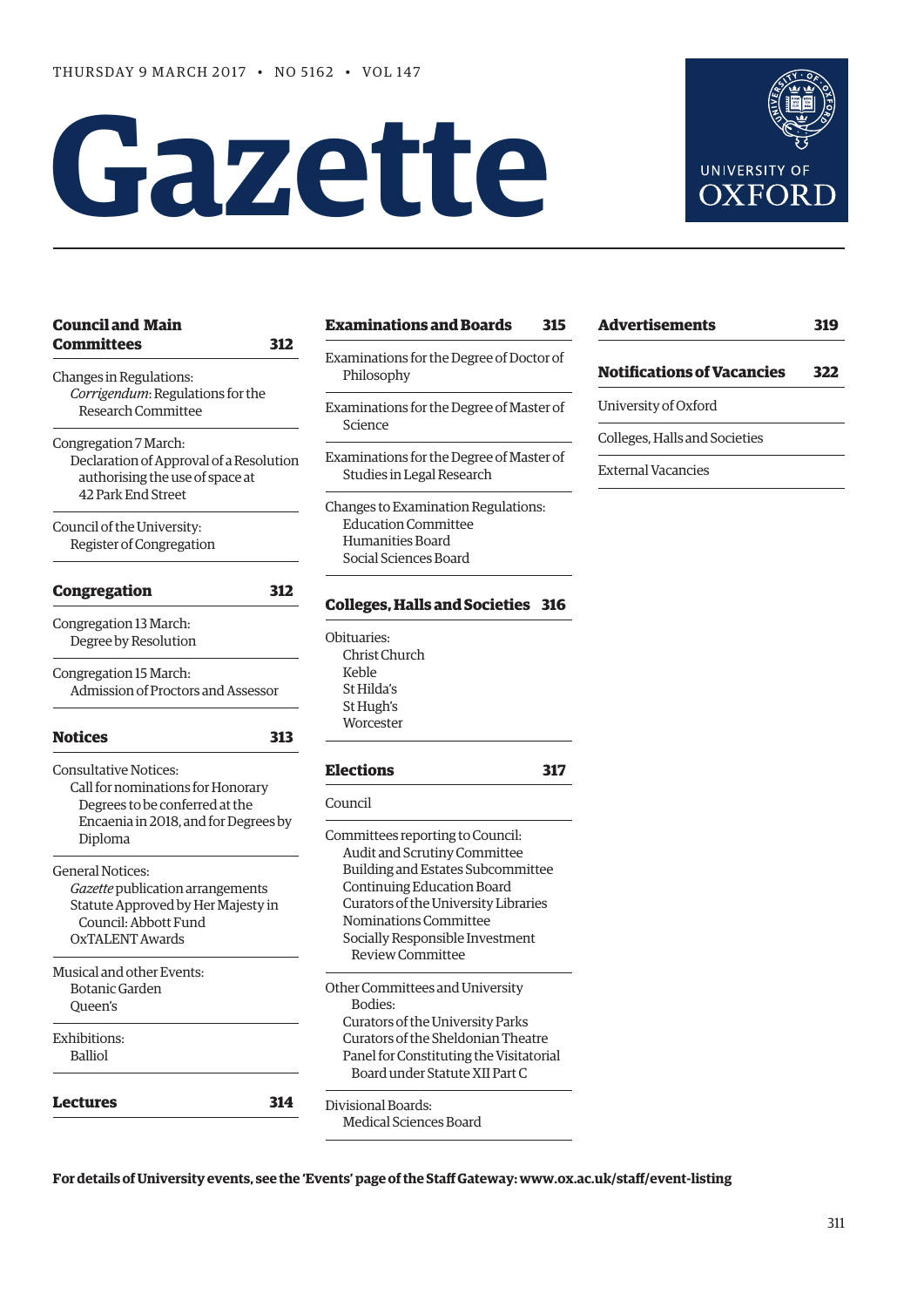## <span id="page-1-0"></span>Council and Main **Committees**

# Congregation

#### **Changes in Regulations**

#### *Corrigendum***: Regulations for the Research Committee**

When amendments were made to the regulations for the Research Committee in 2016 (*Gazette* No 5149, 10 November 2016, p123), an error was made in the numbering of the section concerning membership.

In Part 6 of Council Regulations 15 of 2002, concerning the Research Committee, renumber section 6.1 as follows (new text underlined, deleted text scored through):

'6.1. The Research Committee shall consist of:

(1) the Pro-Vice-Chancellor (Research and Innovation) who shall chair the committee;

(2) one of the Proctors or the Assessor as may be agreed between them;

(3), (4) two persons appointed by Council from among the members of Council;

(5)–(8) four persons appointed by Council, one of whom shall be external to the University and the other persons to be appointed from the divisions;

(9) one external member appointed by Council;

(10)–(1718) two persons appointed by each divisional board and one person from the Gardens, Libraries and Museums.

(1819), (1920) two members of college governing bodies appointed by the Conference of Colleges;

(2021), (2122) two graduate student member representatives, appointed by the Graduate Committee of the Oxford University Student Union, normally one from the Medical Sciences Division or Mathematical, Physical and Life Sciences Division and one from the Humanities Division or Social Sciences Division.'

| Congregation | 7 March |
|--------------|---------|
|              |         |

#### **Declaration of Approval of a Resolution authorising the use of space at 42 Park End Street**

No notice of opposition having been given, the Vice-Chancellor declared the resolution authorising the use of space at 42 Park End Street approved.

#### **Council of the University**

#### **Register of Congregation**

The Vice-Chancellor reports that the following names have been added to the Register of Congregation:

Blower, G D, Brasenose Chaudhury, S, Faculty of Clinical Medicine Frise, C J, Keble Harding, T, Nuffield Department of Clinical Neurosciences Idler, A, Pembroke Kadambari, S, Faculty of Clinical Medicine Palmer, A J R, Somerville Payne, SD, IT Services

#### **Divisional and Faculty Boards**

For changes in regulations for examinations see ['Examinations and Boards'](#page-5-0) below.

#### **Congregation** 13 March

**Degree by Resolution**

*This content has been removed as it contains personal information protected under the Data Protection Act.*

#### **Congregation** 15 March

#### **Admission of Proctors and Assessor**

A Congregation will be held on 15 March in the Sheldonian Theatre for the purpose of admitting to office Edward Bispham, MA DPhil Oxf, Fellow of Brasenose, and Dan Hicks, MA Oxf, PhD Brist, Fellow of St Cross, as Proctors for the ensuing year, and Stefan Enchelmaier, LLM Edin, MA Oxf, Dr iur Bonn, habil Munich, Fellow of Lincoln, as Assessor for the ensuing year.

#### **Note on procedures in Congregation**

¶ Business in Congregation is conducted in accordance with Congregation Regulations 2 of 2002 [\(www.admin.ox.ac.uk/statutes/](http://www.admin.ox.ac.uk/statutes/regulations/529-122.shtml) [regulations/529-122.shtml\). A p](http://www.admin.ox.ac.uk/statutes/regulations/529-122.shtml)rintout of these regulations, or of any statute or other regulations, is available from the Council Secretariat on request. A member of Congregation seeking advice on questions relating to its procedures, other than elections, should contact Mrs F Burchett at the University Offices, Wellington Square (telephone: (2)80199; email: felicity. [burchett@admin.ox.ac.uk\); questions](mailto:felicity.burchett@admin.ox.ac.uk)  relating to elections should be directed to the Elections Officer, Ms S L S Mulvihill [\(telephone: \(2\)80463; email: elections.](mailto:elections.office@admin.ox.ac.uk) office@admin.ox.ac.uk).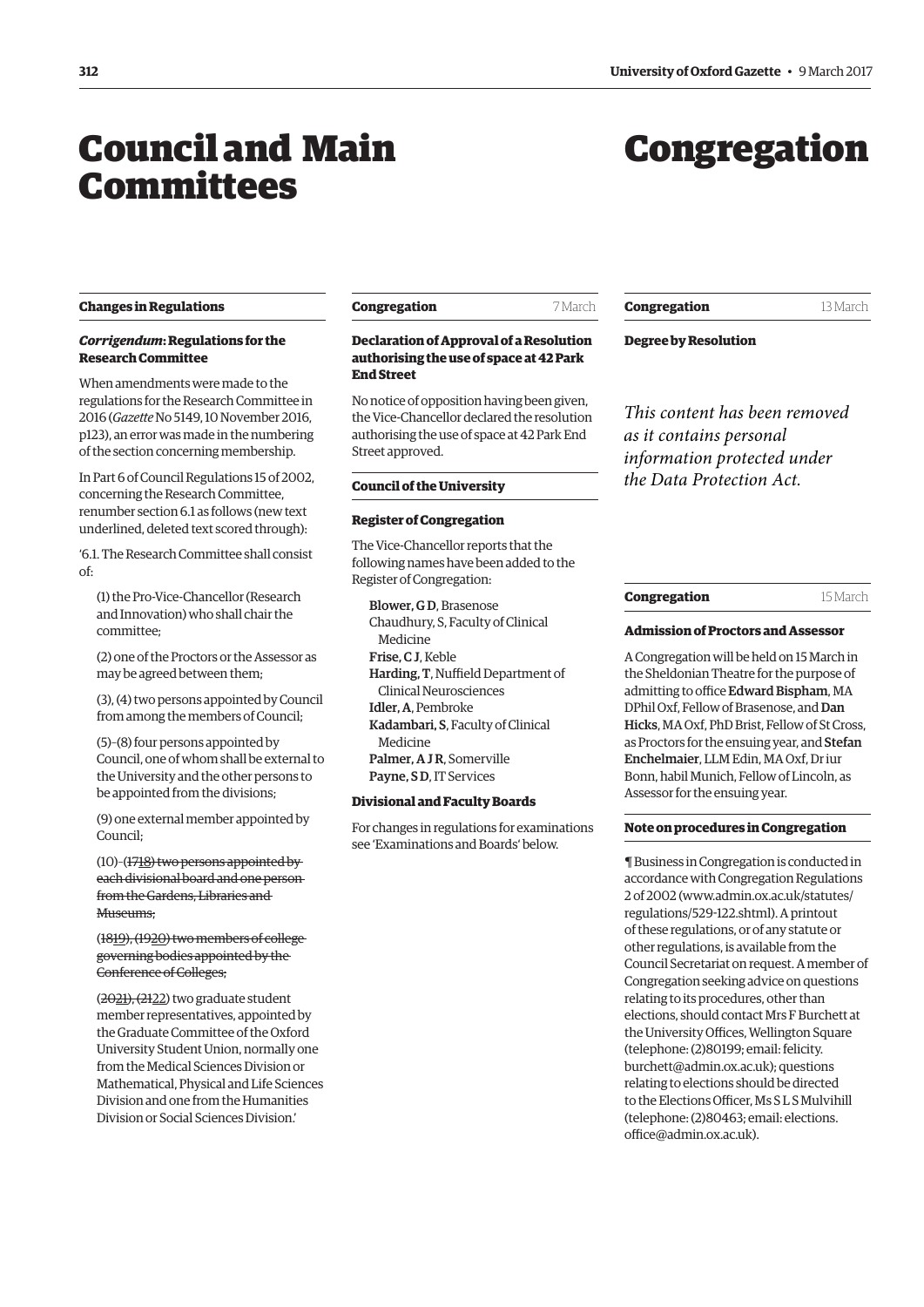# <span id="page-2-0"></span>Notices

#### **Consultative Notices**

#### **Call for nominations for Honorary Degrees to be conferred at the Encaenia in 2018, and for Degrees by Diploma**

Honorary degrees are conferred annually at Encaenia. Degrees by diploma are conferred on heads of state and royalty. Members of Congregation are encouraged to nominate individuals on whom such degrees might be conferred.

The deadline for nominations to be considered for Encaenia 2018 is **5 May 2017**.

The Honorary Degrees Committee is charged with considering nominations received, consulting Council and making recommendations to Congregation. It will consider new nominations alongside nominations received in the last three years.

When considering possible honorands, the committee will focus on individuals in the following categories:

**1** those of high academic distinction in the fields of research and scholarship of specific interest to the University of Oxford

**2** those distinguished in the visual, literary, musical and performing arts

**3** those distinguished in business and industry

**4** those who have played a distinguished role in public life, for example in contributing to progress and change in society

**5** those who have made a significant contribution to the activities of the University of Oxford – such individuals would normally also fall into one of the categories above.

Within the categories above the committee will aim to produce a balanced list, which takes account of the global dimension that characterises this University's activities.

It has adopted a target that half of the final list of names proposed to Congregation for the conferment of honorary degrees will be women and/or minorities. Members of Congregation are therefore encouraged

to nominate individuals of conspicuous distinction with particular reference to diversity.

Honorary degrees will not be conferred on anyone who holds, or who has retired from, a resident teaching, research or administrative post within the University or in any college or other society, except in exceptional circumstances such as distinguished service outside the terms of his or her paid service. In these circumstances, a proposal for an honorary MA may be put forward.

Nominations for honorary degrees at the Encaenia in 2018 and for degrees by diploma should be submitted on the approved application form. Further information and copies of the form are available at www1. [admin.ox.ac.uk/councilsec/governance/](http://www1.admin.ox.ac.uk/councilsec/governance/committees/hondegs) committees/hondegs (single sign-on required), or from the Secretary to the Honorary Degrees Committee (ellen. [hudspith@admin.ox.ac.uk, \(2\)80092\). The](mailto:ellen.hudspith@admin.ox.ac.uk)  completed form should be returned to the Secretary by email by **5 May 2017**, under 'Strictly Confidential' cover.

While informal soundings within the University will often be desirable, every effort should be made to ensure that publicity is not at any stage given to any specific proposal for the conferral of an honorary degree. All nominations will be considered in strict confidence by the committee. The committee will report to Council in September and October and a list of honorands will be put to Congregation in Hilary term 2018.

The names of people on whom degrees by diploma and honorary degrees have recently been conferred are published in the *University Calendar* and on the aforementioned website.

The honorands at Encaenia 2017 will be:

Bryan A Stevenson Shirley Williams, Baroness Williams of Crosby Professor Robert Darnton Frank Gehry Professor Eugene Braunwald Professor Joan Argetsinger Steitz Professor Judith Weir

#### **General Notices**

#### *Gazette* **publication arrangements**

The final *Gazette*s of Hilary term will be published on 16 and 23 March.

The first *Gazette* of Trinity term will be published on 20 April, and will include the Trinity term lecture supplement.

#### DEADLINE CHANGE

Because of the Easter office closures, the deadline for us to receive items for publication in either the 20 April 2017 issue of the *Gazette* or the Trinity term lecture supplement has been brought forward to **noon on Thursday 6 April**.

#### **Statute Approved by Her Majesty in Council**

The Vice-Chancellor has received a communication from the Clerk of Her Majesty's Privy Council, stating that on 15 February 2017 Her Majesty was pleased to approve amendments to the Schedule to the Statutes, concerning the Abbott Fund, printed in *Gazette* No 5128, 24 March 2016, [p410, and approved by Congregation on](http://www.ox.ac.uk/gazette/2015-2016/24march2016-no5128/congregation/#229368)  [26 April 2016 \(see](http://www.ox.ac.uk/gazette/2015-2016/28april2016-no5130/councilandmaincommittees/#230649) *Gazette* No 5130, 28 April 2016, p460).

#### **OxTALENT Awards**

The OxTALENT Awards recognise and reward the innovative use of digital technologies in support of University strategy including teaching and learning, widening participation and public engagement. Staff and students are invited to enter any of the following categories: innovative teaching and learning with technology; outreach and widening participation; public engagement; digital media; data visualisation; research posters. Entries close on **28 April**. For further information or to enter the competition visit: [www.it.ox.ac.uk/oxtalent.](http://www.it.ox.ac.uk/oxtalent)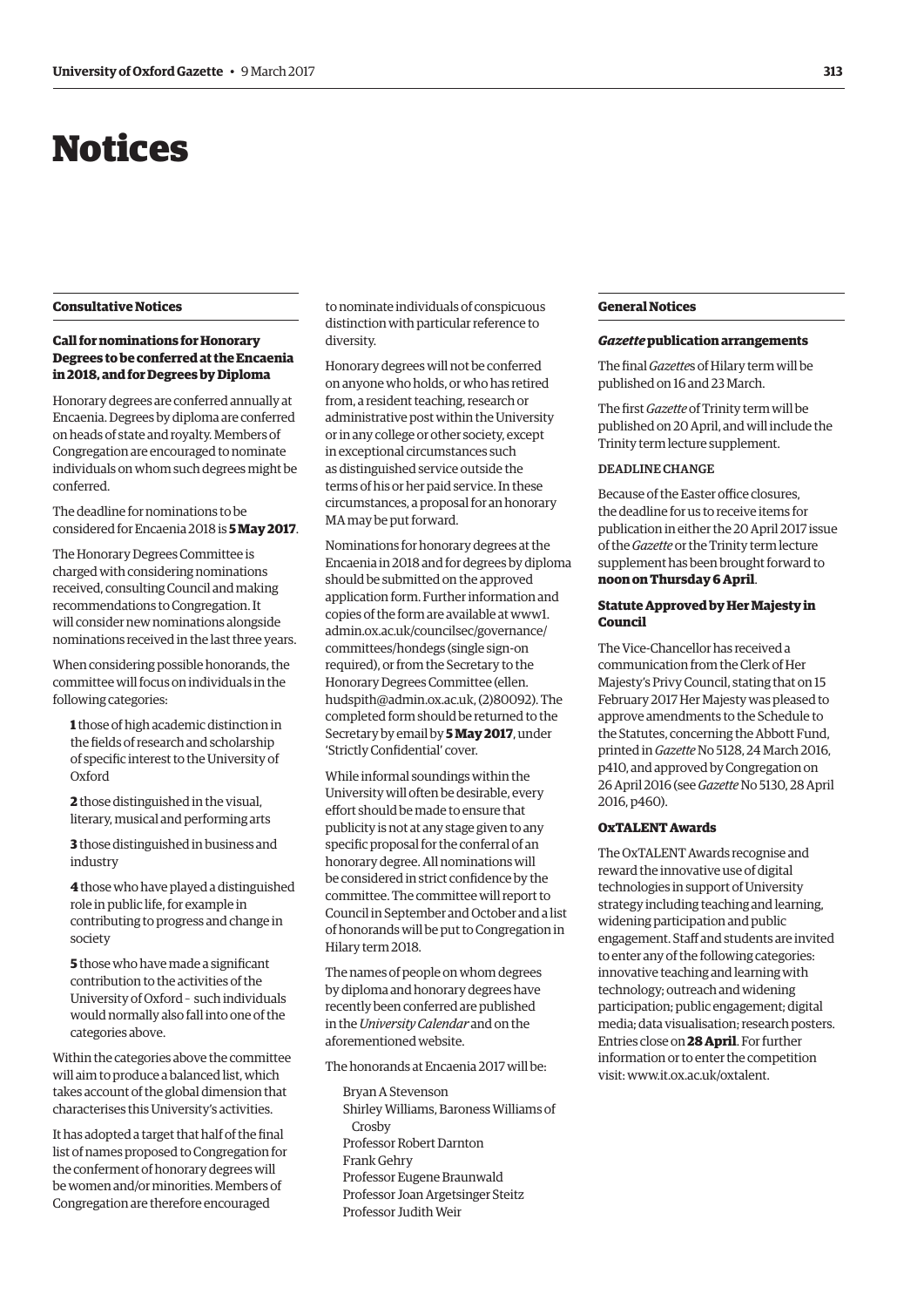#### <span id="page-3-0"></span>**Musical and other Events**

#### **Botanic Garden**

The following events will take place at the Botanic Garden, Rose Lane, unless otherwise noted. Free events with an entrance ticket (adults £5, concessions £3.50, children with a paying family member free). More information: [www.](http://www.botanic-garden.ox.ac.uk/events) [botanic-garden.ox.ac.uk/events.](http://www.botanic-garden.ox.ac.uk/events)

*10.30am–12.30pm, 15 Mar*: Spring is here! Look for signs of spring, share some stories and get some seeds ready to grow. Drop-in suitable for pre-school children.

*11.30am–4pm, 9 Apr, Harcourt Arboretum*: Spring Fair. Live music, delicious food, local craft stalls and fairground games. Beautiful display of bulbs and expert advice on adding colour to your spring garden. Meet the new Arboretum pigs, have a go at our prize trial and make something to take home – something for all the family.

*11am–1pm, 12 Apr*: Naturewatch. Find out about more about the natural world around us. What is biodiversity and why do we need to look after it? Activities and crafts; drop-in suitable for all ages.

#### **Queen's**

#### LENT CONCERTS

*6.15pm, 4 and 11 Apr*: Two free concerts of early music and modern art for Lent. Free admission with a retiring collection. [More information: www.op59.net/lent.](www.op59.net/lent.html) html

#### **Exhibitions**

#### **Balliol**

#### LES WOODS MEMORIAL EXHIBITION 2017

An exhibition to commemorate the 10th anniversary of the passing of Professor Les Woods will be held 2.30–5pm on 25, 26 and 28 April at the Balliol Historic Collections Centre, St Cross Church, St Cross Road. It will include many items from Balliol's Les Woods Archive which cover his personal life, time as a World War II fighter pilot and long and varied academic career. Entry also possible other times that week by [arrangement \(01865 271900; archivist@](mailto:archivist@balliol.ox.ac.uk) balliol.ox.ac.uk).

## Lectures

**Humanities**

#### **Faculty of Medieval and Modern Languages**

#### **CONFERENCE**

A conference will be held 16–18 March at Wadham. Free. Further information and to register[: sandra.beaumont@mod-langs.](mailto:sandra.beaumont@mod-langs.ox.ac.uk) ox.ac.uk. Conveners: Professor Claudia Pazos Alonso, Dr Maria Luisa Coelho, Professor Hilary Owen

*Subject*: 'Transnational Portuguese women artists'

#### SUB-FACULTY OF GERMAN

A workshop in honour of T J Reed's 80th birthday will be held 18–19 April at St John's and Queen's. More information: http://users.ox.ac.uk/~spet0201/ [ReedWorkshopProgramme.mht or contact](http://users.ox.ac.uk/~spet0201/ReedWorkshopProgramme.mht)  [joanna.raisbeck@some.ox.ac.uk.](mailto:joanna.raisbeck@some.ox.ac.uk)

*Subject*: 'Goethe and the German Enlightenment'

#### **Social Sciences**

#### **Public event**

A free event showcasing ten years of European Research Council-funded research at the University of Oxford will be held 4.30–6.30pm on 16 March in Lecture Theatre 1, Blavatnik School of Government. Leading social scientists will share cuttingedge ideas in a round of 10-minute 'TEDstyle' talks, with the opportunity to meet the presenters and discuss their groundbreaking research at a drinks reception. Speakers include: Roger Goodman, Melinda Mills, Greger Larson, Mary Bosworth, Chris Gosden, Philip Howard and Lucie Cluver. More information and to register: [http://bit.ly/2lM3tTt.](http://bit.ly/2lM3tTt)

*Subject*: 'Beyond boundaries: research worth sharing'

#### **Institutes, Centres and Museums**

#### **Oxford Martin School**

#### PUBLIC LECTURE

#### Professor Veerabhadran Ramanathan,

California at San Diego, will deliver a public lecture in association with the Oxford Climate Research Network at 4pm on 10 March at the Oxford Martin School. All welcome but registration required: [www.](http://www.oxfordmartin.ox.ac.uk/event/2439) [oxfordmartin.ox.ac.uk/event/2439.](http://www.oxfordmartin.ox.ac.uk/event/2439)

*Subject*: 'Climate change morphing into an existential problem'

#### **Other Groups**

#### **Friends of the Pitt Rivers Museum**

#### REVISED DATE

Dr Clive Sherlock will now lecture at 6pm for 6.30pm on 12 April in the Pitt Rivers New Extension. Visitors welcome (tickets: £2).

*Subject*: 'Heart and mind: the relevance of Zen practice today'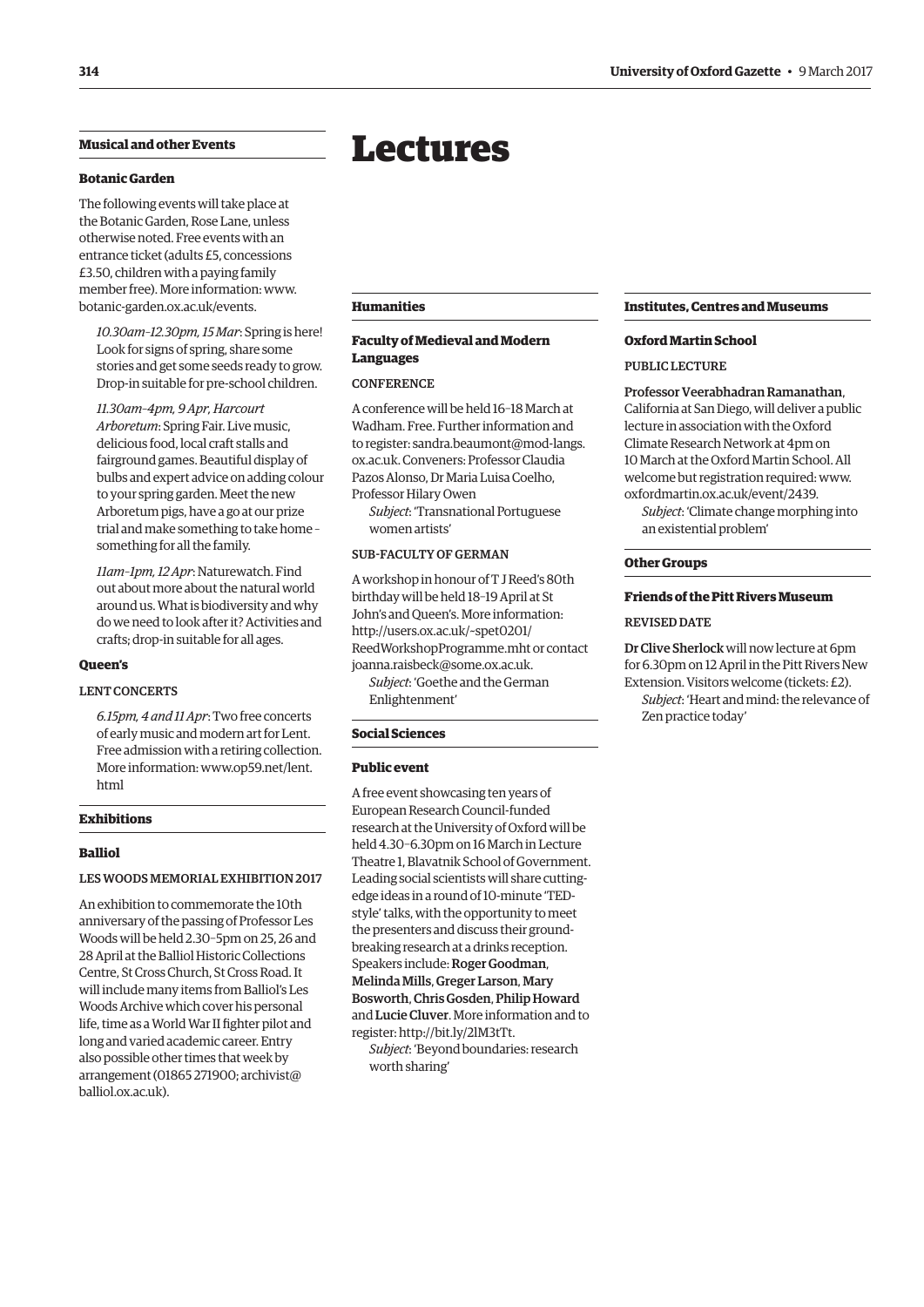# <span id="page-4-0"></span>Examinations and Boards

**Examinations for the Degree of Doctor of Philosophy**

*This content has been removed as it contains personal information protected under the Data Protection Act.*

> **Examinations for the Degree of Master of Science**

*This content has been removed as it contains personal information protected under the Data Protection Act.*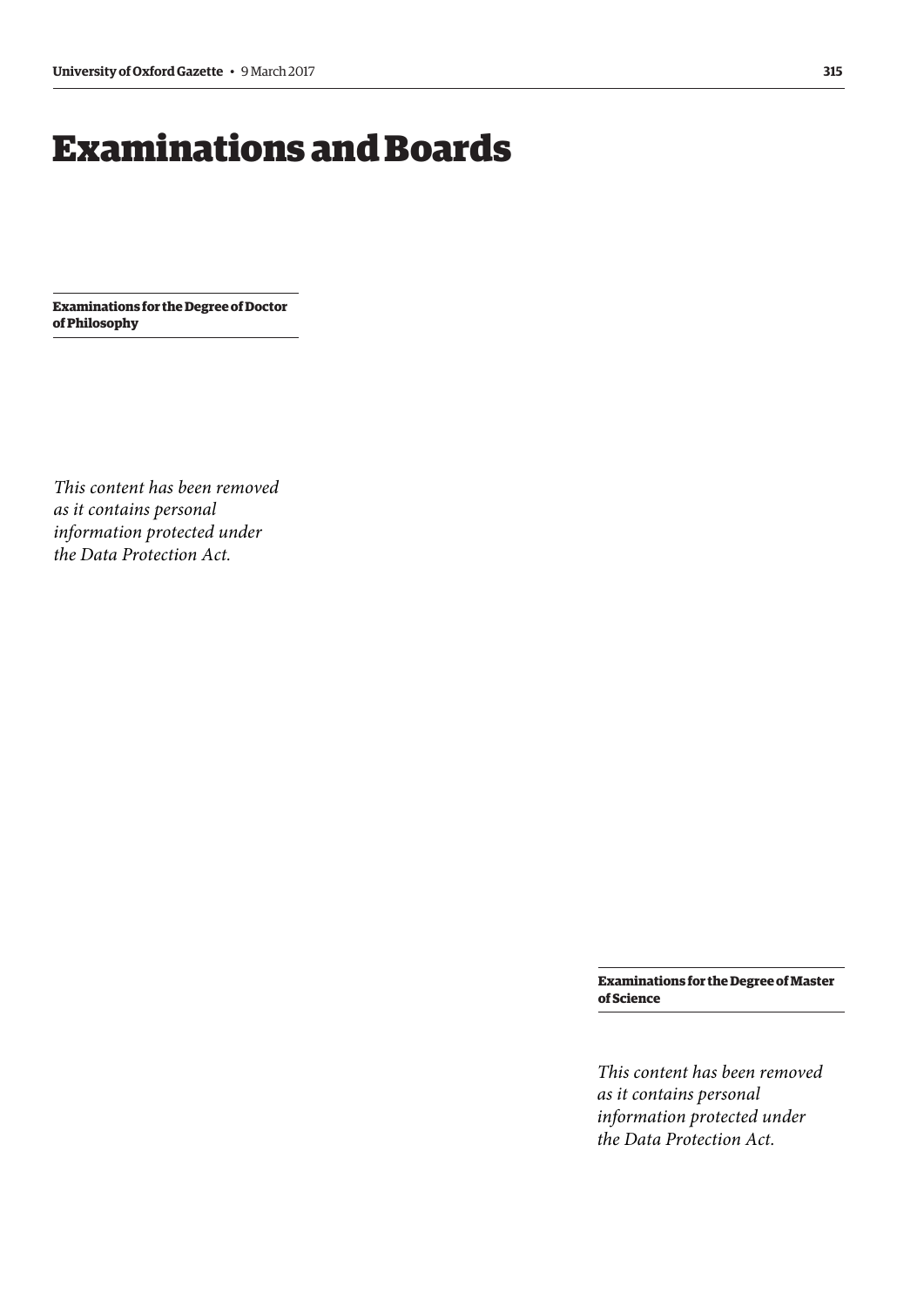<span id="page-5-0"></span>**Examinations for the Degree of Master of Studies in Legal Research**

## Colleges, Halls and Societies

*This content has been removed as it contains personal information protected under the Data Protection Act.*

#### **Changes to Examination Regulations**

For the complete text of each regulation listed below and a listing of all changes to regulations for this year to date, [please see www.ox.ac.uk/gazette/](www.ox.ac.uk/gazette/examinationregulations) examinationregulations.

#### **Education Committee**

REGULATIONS FOR THE CONDUCT OF UNIVERSITY EXAMINATIONS (I) changes to processes relating to

examiner and assessor nomination and approval

#### REGULATIONS FOR THE CONDUCT OF UNIVERSITY EXAMINATIONS (II)

(a) to provide that the Proctors alone may make decisions formerly the responsibility of both the Proctors and PVC (Education) (b) to reflect current practice regarding

role of Student Registry/Student Disciplinary Panel/Academic Conduct Panel

REGULATIONS FOR THE MATRICULATION OF STUDENT MEMBERS

to provide for matriculation in absence

#### **Humanities Board**

MST IN ENGLISH change to method of submission and essay minimum word limit

**MFA** 

removal of defunct regulation

#### **Social Sciences Board**

DOCTORAL TRAINING PROGRAMME IN SCIENCE AND ENGINEERING IN ARTS, HERITAGE AND ARCHAEOLOGY removal of requirement for students to be granted Recognised Student status

#### **Obituaries**

#### **Christ Church**

The Hon Nicholas Berry, 25 December 2016; 1961. Aged 74. Sir Christopher John Coote,

- 29 November 2016; 1949. Aged 88.
- Alexander Hubert Godson; 1943.
- Henry (Harry) Trevenen Davidson
- Graham, 7 June 2016; 1952. Aged 84. Stuart Simon Grant, 20 October 2016; 1984. Aged 51.
- Robert Norman Harrison, 25 November 2016; 1943. Aged 91.
- Anthony Heald, 28 November 2016; 1953. Aged 83.
- John Holland, 5 September 2016; 1958. Aged 76.
- (Edward) Graham Hurst, 14 December 2016; 1945. Aged 89.
- The Right Hon Lord Charles Lyell, 10 January 2017; 1959. Aged 77.

Sarah Nops, 23 January 2017; Friend of Christ Church.

- Dr Frederic (Eric) Salkeld Plumpton, 13 December 2016; 1951. Aged 83.
- Peter Boswell Preece, December 2016; 1963. Aged 72.
- William (Bill) Donald Sykes, 9 December 2016; 1959. Aged 77.

Professor Eric Robert Taylor, 15 December 2016; 1945. Aged 88.

#### **Keble**

- John Christopher Baggaley, 22 January 2017; 1951. Aged 85. David Charles Chapman, 14 January 2017; 1979. Aged 56. Peter Robert Cheshire Dancer, 17 September 2016; 1951. Aged 85. Nicola (Niki) Joanne Dixon, 23 February 2017; 1989. Aged 45. Philip Jenkinson, 28 December 2016; 1962. Aged 73. Dennis Roger Knibb, 24 November 2016; 1948. Aged 89. Dr Albert Brian Malcolm McMaster, 9 October 2016; 1952. Aged 83. Antony Joseph Matthews, 17 July 2016; 1958. Aged 79. Nicholas Chisholm Pennington, 12 December 2016; 1958. Aged 77.
- The Revd Alan Booker Robinson, 29 October 2016; 1948. Aged 88.

The Revd John Keble Towers, 12 June 2016; 1938. Aged 96. Preben Christian Heiberg Wernberg-Møller, 6 February 2016; 1952. Aged 92.

#### **St Hilda's**

Mrs Leslie Ross (*née* Arnell), 20 August 2016; 1948. Aged 88.

#### **St Hugh's**

Kathleen Cooper (*née* Dixon), 3 November 2016; 1937. Aged 98. Molly Mahood, 14 February 2017; Fellow 1948–54. Aged 97.

#### **Worcester**

Roy Martin Haines, 1 February 2017; 1954. Aged 92. Andrew Stuart-Menteth Hutchinson, 23 January 2017; 1953. Aged 82. Derek Frank Bruce Roberts, 19 December 2016; 1949. Aged 91.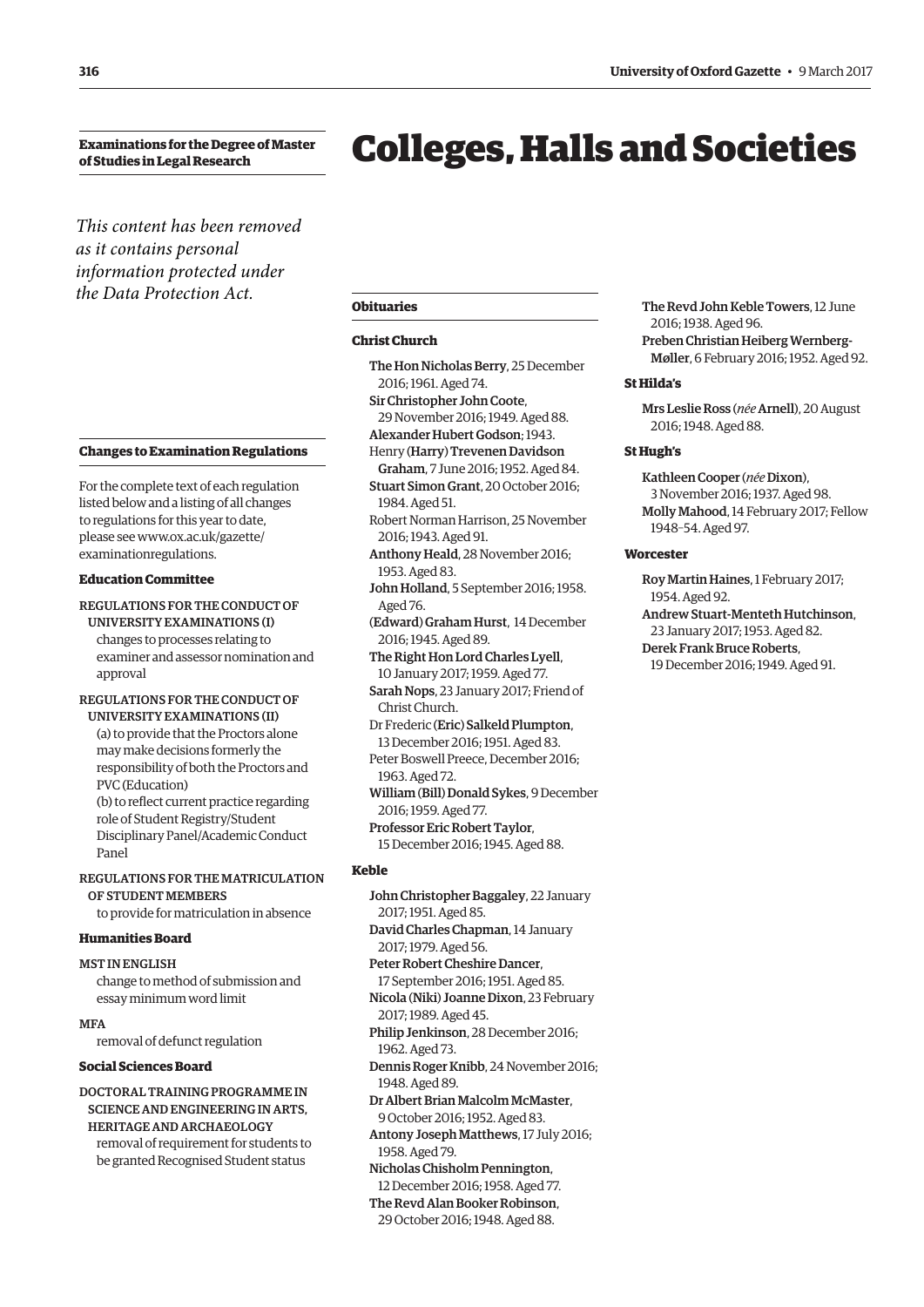## <span id="page-6-0"></span>Elections

| <b>Elections</b> | 8 June |
|------------------|--------|
|                  |        |

Nominations for the elections below will close at **4pm on 11 May**.

#### **Council**

One member of Congregation elected by Congregation from members of the faculties in the Divisions of Mathematical, Physical and Life Sciences and of Medical Sciences

| Current/Retiring                                     | To hold To hold |        |
|------------------------------------------------------|-----------------|--------|
| Member                                               | office          | office |
|                                                      | from            | until  |
| Professor L Tarassenko, MT 2017 MT 2021<br>St John's |                 |        |

One member of Congregation elected by Congregation from members of the faculties in the Divisions of Humanities and of Social Sciences

| Current/Retiring<br><b>Member</b> | To bold<br>office<br>from | To hold<br>office<br>until |
|-----------------------------------|---------------------------|----------------------------|
| Professor T J Morgan,<br>Oriel    | MT 2017 MT 2021           |                            |

One member of Congregation, not necessarily being a member of any division and not in any case being nominated in a divisional capacity, elected by Congregation

| Current/Retiring          | To hold To hold |                 |
|---------------------------|-----------------|-----------------|
| <b>Member</b>             | office          | office          |
|                           | from            | until           |
| <b>Professor Sir Rick</b> |                 | MT 2017 MT 2021 |
| Trainor, Exeter           |                 |                 |

Note: Full details of Council's remit, composition, functions and powers [can be found at: www.admin.ox.ac.uk/](www.admin.ox.ac.uk/statutes/783-121.shtml) statutes/783-121.shtml.

Elected members of Council will ordinarily be expected to serve on a small number of other committees (typically between one and three, usually including at least one of the main committees of Council, ie PRAC, GPC, Education Committee, Personnel Committee, Research Committee).

For further information, please contact the Senior Assistant Registrar (Governance) ([nigel.berry@admin.ox.ac.uk\).](mailto:nigel.berry@admin.ox.ac.uk)

#### **Committees reporting to Council**

#### AUDIT AND SCRUTINY COMMITTEE

One member of Congregation elected by Congregation from among members of the faculties in the Divisions of Humanities and Social Sciences who shall not serve on Council or on any committee which in the view of Council has mainline executive authority within the University, or hold any office in the University or any college which involves executive authority

| Current/Retiring<br>Member | To hold<br>office<br>from | To hold<br>office<br>until |
|----------------------------|---------------------------|----------------------------|
| Dr Catherine<br>MacKenzie. | with<br>immediate         | HT 2021                    |
| Faculty of Law             | effect                    |                            |

One member of Congregation, not necessarily being a member of any division and not in any case being nominated in a divisional capacity, who shall be elected by Congregation who shall not serve on Council or on any committee which in the view of Council has mainline executive authority within the University, or hold any office in the University or any college which involves executive authority

| <i>Current/Retiring</i> | To bold | To bold |
|-------------------------|---------|---------|
| Member                  | office  | office  |
|                         | from    | until   |
|                         |         |         |

Professor Jeffrey Tseng, MT 2017 HT 2022 St Edmund Hall

*Note*: At its meeting on 9 February 2015, Council approved the suspension of regulation 8.4 of Council Regulations 15 of 2002 to allow the term of office for those members elected by Congregation to be extended by one academic term in the next round of elections, so that future elected members will begin their term of office at the start of Hilary term.

For further information, please contact the Secretary ([sally.vine@admin.ox.ac.uk\).](mailto:sally.vine@admin.ox.ac.uk)

#### BUILDINGS AND ESTATES **SUBCOMMITTEE**

One person elected by Congregation

| <i>Current/Retiring</i>                                | To bold To bold |                 |
|--------------------------------------------------------|-----------------|-----------------|
| Member                                                 | office<br>from  | office<br>until |
| $D_{\text{max}}f_{\text{max}} = D \cap D_{\text{max}}$ | MT2017.1010200  |                 |

Professor R G Ratcliffe, MT 2017 MT 2020 New College

Further information on the subcommittee  $c$ an be found at: www.admin.ox.ac.uk/ [statutes/regulations/520-122d.shtml. For](www.admin.ox.ac.uk/statutes/regulations/520-122d.shtml)  further information, please contact the Secretary ([shaka.obhiozele@admin.ox.ac.](mailto:shaka.obhiozele@admin.ox.ac.uk) [uk\).](mailto:shaka.obhiozele@admin.ox.ac.uk)

#### CONTINUING EDUCATION BOARD

One member of the Department for Continuing Education elected by and from among the members of the department

| Current/Retiring           | To hold To hold |                 |
|----------------------------|-----------------|-----------------|
| Member                     | office          | office          |
|                            | from            | until           |
| Dr CIRO'Mahony,<br>Kellogg |                 | MT 2017 MT 2020 |

*Note*: For the purposes of this election, the members of the department are the professors, readers, university lecturers and other staff on grade 8 and above who work in the department.

For further information, please contact the Secretary ([peter.gambles@admin.ox.ac.uk\).](mailto:peter.gambles@admin.ox.ac.uk)

#### CURATORS OF THE UNIVERSITY LIBRARIES

One member of Congregation elected by Congregation

| Current/Retiring  | To hold       | To hold |
|-------------------|---------------|---------|
| Member            | office        | office  |
|                   | from          | until   |
| Dr L J Smith.     | MT2017 MT2021 |         |
| Harris Manchester |               |         |

Full details of the committee's remit, composition, functions and powers can be [found at: www.admin.ox.ac.uk/statutes/](www.admin.ox.ac.uk/statutes/regulations/520-122o.shtml) regulations/520-122o.shtml. For further information, please contact the Secretary [\(richard.ovenden@bodley.ox.ac.uk\).](mailto:richard.ovenden@bodley.ox.ac.uk)

#### NOMINATIONS COMMITTEE

Two persons elected by and from Congregation

| Current/Retiring<br><b>Member</b>      | To hold To hold<br>office | office          |
|----------------------------------------|---------------------------|-----------------|
|                                        | from                      | until           |
| Dr Joanna Ashbourn.<br><b>St Cross</b> |                           | MT 2017 MT 2020 |
| Dr Kate Blackmon,                      |                           | MT 2017 MT 2020 |
| Merton                                 |                           |                 |

For further information, please contact the Administrative Secretary [\(thomas.hall@](mailto:thomas.hall@admin.ox.ac.uk) [admin.ox.ac.uk\).](mailto:thomas.hall@admin.ox.ac.uk)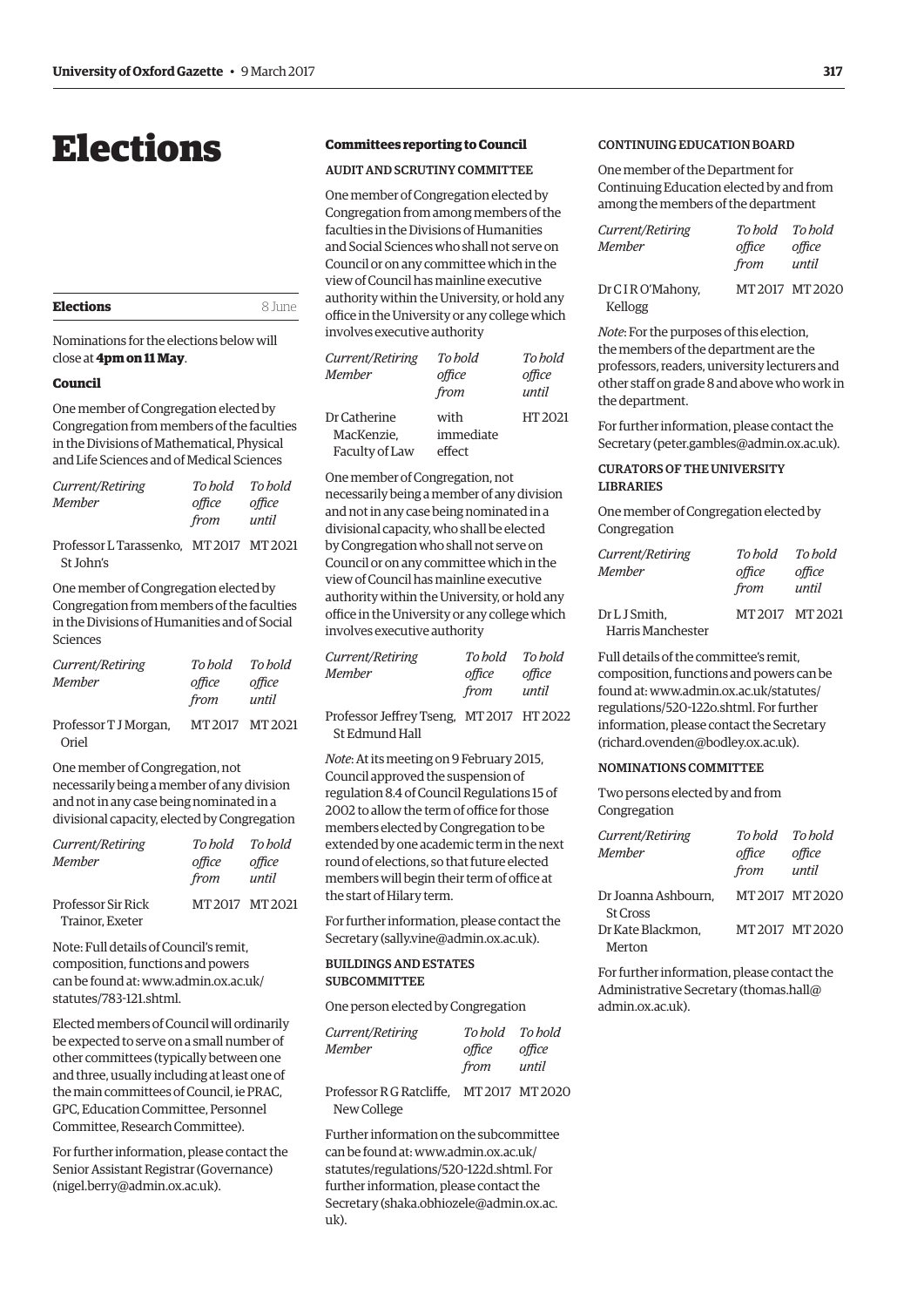#### SOCIALLY RESPONSIBLE INVESTMENT REVIEW COMMITTEE

A member of Congregation elected by Congregation from members of the faculties in the Divisions of Mathematical, Physical and Life Sciences and of Medical Sciences

| Current/Retiring<br><b>Member</b> | To hold To hold<br>office<br>from | office<br>until |
|-----------------------------------|-----------------------------------|-----------------|
| Professor G M                     |                                   | MT 2017 MT 2020 |
| Henderson.                        |                                   |                 |
| <b>University College</b>         |                                   |                 |

A member of Congregation elected by Congregation from members of the faculties in the Divisions of Humanities and of Social Sciences

| Current/Retiring | To bold | To hold |
|------------------|---------|---------|
| <b>Member</b>    | office  | office  |
|                  | from    | until   |
| Mr BL Caldecott  | MT 2017 | MT 2021 |

*Note*: at its meeting of 17 October 2016, the General Purposes Committee of Council approved a proposal to stagger the terms of office of the two elected members, with one member serving a longer term of office. Regulation 2.2 (1) of Council Regulations 14 of 2002 [\(www.admin.ox.ac.uk/statutes/](http://www.admin.ox.ac.uk/statutes/regulations/519-122.shtml) [regulations/519-122.shtml\) wa](http://www.admin.ox.ac.uk/statutes/regulations/519-122.shtml)s duly suspended to allow the above election to be held for a term of office of 4 years instead of the normal 3 years.

For further information, please contact the Secretary [\(tora.pickup@admin.ox.ac.uk\).](mailto:tora.pickup@admin.ox.ac.uk)

#### **Other Committees and University Bodies**

#### CURATORS OF THE UNIVERSITY PARKS

One person elected by Congregation

| Current/Retiring<br><b>Member</b> | To hold To hold<br>office<br>from | office<br>until |
|-----------------------------------|-----------------------------------|-----------------|
| Professor N J Kruger,<br>Pembroke | MT 2017 MT 2023                   |                 |

For further information, please contact the Secretary [\(thomas.hall@admin.ox.ac.uk\).](mailto:thomas.hall@admin.ox.ac.uk)

#### CURATORS OF THE SHELDONIAN THEATRE

Two members of Congregation elected by Congregation

| Current/Retiring     | To hold To hold |                 |
|----------------------|-----------------|-----------------|
| <b>Member</b>        | office          | office          |
|                      | from            | until           |
| Dr P R Gambles       |                 | MT 2017 MT 2023 |
| Professor S J Payne, |                 | MT 2017 MT 2023 |
| Keble                |                 |                 |

*Note*: Further information on the board can [be found at: www.admin.ox.ac.uk/statutes/](www.admin.ox.ac.uk/statutes/regulations/181-084.shtml#_Toc86825837) regulations/181-084.shtml#\_Toc86825837.

For further information, please contact the Secretary ([john.weston@admin.ox.ac.uk\).](mailto:john.weston@admin.ox.ac.uk)

#### PANEL FOR CONSTITUTING THE VISITATORIAL BOARD UNDER STATUTE XII PART C

Three members of Congregation required to engage in academic teaching and/or research either by their written contracts of employment or by established and agreed practice elected by Congregation

| Current/Retiring                             | To hold         | To hold         |
|----------------------------------------------|-----------------|-----------------|
| <b>Member</b>                                | office<br>from  | office<br>until |
| Dr C A J Ballinger,<br>Exeter                | MT2017 MT2021   |                 |
| Professor L J Gullifer.<br>Harris Manchester | MT2017 MT2021   |                 |
| Professor P B Sullivan.<br>Magdalen          | MT 2017 MT 2021 |                 |

*Note*: Further information on the panel can [be found at: www.admin.ox.ac.uk/](www.admin.ox.ac.uk/statutes/353-051a.shtml) statutes/353-051a.shtml and www.admin. [ox.ac.uk/statutes/regulations/248-062.](www.admin.ox.ac.uk/statutes/regulations/248-062.shtml) shtml

For further information, please contact the Secretary ([ellen.hudspith@admin.ox.ac.uk\).](mailto:ellen.hudspith@admin.ox.ac.uk)

#### **Divisional Boards**

#### MEDICAL SCIENCES BOARD

One person from the Department of Biochemistry and the Nuffield Department of Clinical Medicine who is also a member of the Faculty of Biochemistry, the Faculty of Clinical Medicine, the Faculty of Physiological Sciences or the Faculty of Psychological Studies, elected by the members of the Faculty of Biochemistry, the Faculty of Clinical Medicine, the Faculty of Physiological Sciences and the Faculty of Psychological Studies

| Current/Retiring | To hold To hold |        |
|------------------|-----------------|--------|
| Member           | office          | office |
|                  | from            | until  |
|                  |                 |        |

Professor Mark Sansom, MT 2017 MT 2021 Corpus Christi, Faculty of Biochemistry

One person from the Nuffield Department of Clinical Neurosciences, the Department of Experimental Psychology, the Department of Pharmacology and the Department of Psychiatry who is also a member of the Faculty of Biochemistry, the Faculty of Clinical Medicine, the Faculty of Physiological Sciences or the Faculty of Psychological Studies, elected by the

members of the Faculty of Biochemistry, the Faculty of Clinical Medicine, the Faculty of Physiological Sciences and the Faculty of Psychological Studies

| Current/Retiring | To hold To hold |        |
|------------------|-----------------|--------|
| Member           | office          | office |
|                  | from            | until  |

Professor Anna Christina MT 2017 MT 2021 Nobre, St Catherine's, Faculty of Psychological Studies

One person from the Nuffield Department of Obstetrics and Gynaecology, the Department of Oncology and the Nuffield Department of Surgical Sciences who is also a member of the Faculty of Biochemistry, the Faculty of Clinical Medicine, the Faculty of Physiological Sciences or the Faculty of Psychological Studies, elected by the members of the Faculty of Biochemistry, the Faculty of Clinical Medicine, the Faculty of Physiological Sciences and the Faculty of Psychological Studies

| Current/Retiring                       | To hold        | To hold         |
|----------------------------------------|----------------|-----------------|
| Member                                 | office<br>from | office<br>until |
| Professor Freddie C                    | MT2017 MT2021  |                 |
| Hamdy, Balliol,<br>Faculty of Clinical |                |                 |
| Medicine                               |                |                 |

One person from the Nuffield Department of Orthopaedics, Rheumatology and Musculoskeletal Sciences and the Sir William Dunn School of Pathology who is also a member of the Faculty of Biochemistry, the Faculty of Clinical Medicine, the Faculty of Physiological Sciences or the Faculty of Psychological Studies, elected by the members of the Faculty of Biochemistry, the Faculty of Clinical Medicine, the Faculty of Physiological Sciences and the Faculty of Psychological Studies

| Current/Retiring<br>Member                                      | To hold<br>office<br>from | To hold<br>office<br>until |
|-----------------------------------------------------------------|---------------------------|----------------------------|
| Professor Andrew Carr. MT 2017 MT 2021<br>Worcester. Faculty of |                           |                            |

Clinical Medicine

One person from the Department of Paediatrics, the Department of Primary Care Health Sciences and the Nuffield Department of Population Health who is also a member of the Faculty of Biochemistry, the Faculty of Clinical Medicine, the Faculty of Physiological Sciences or the Faculty of Psychological Studies, elected by the members of the Faculty of Biochemistry, the Faculty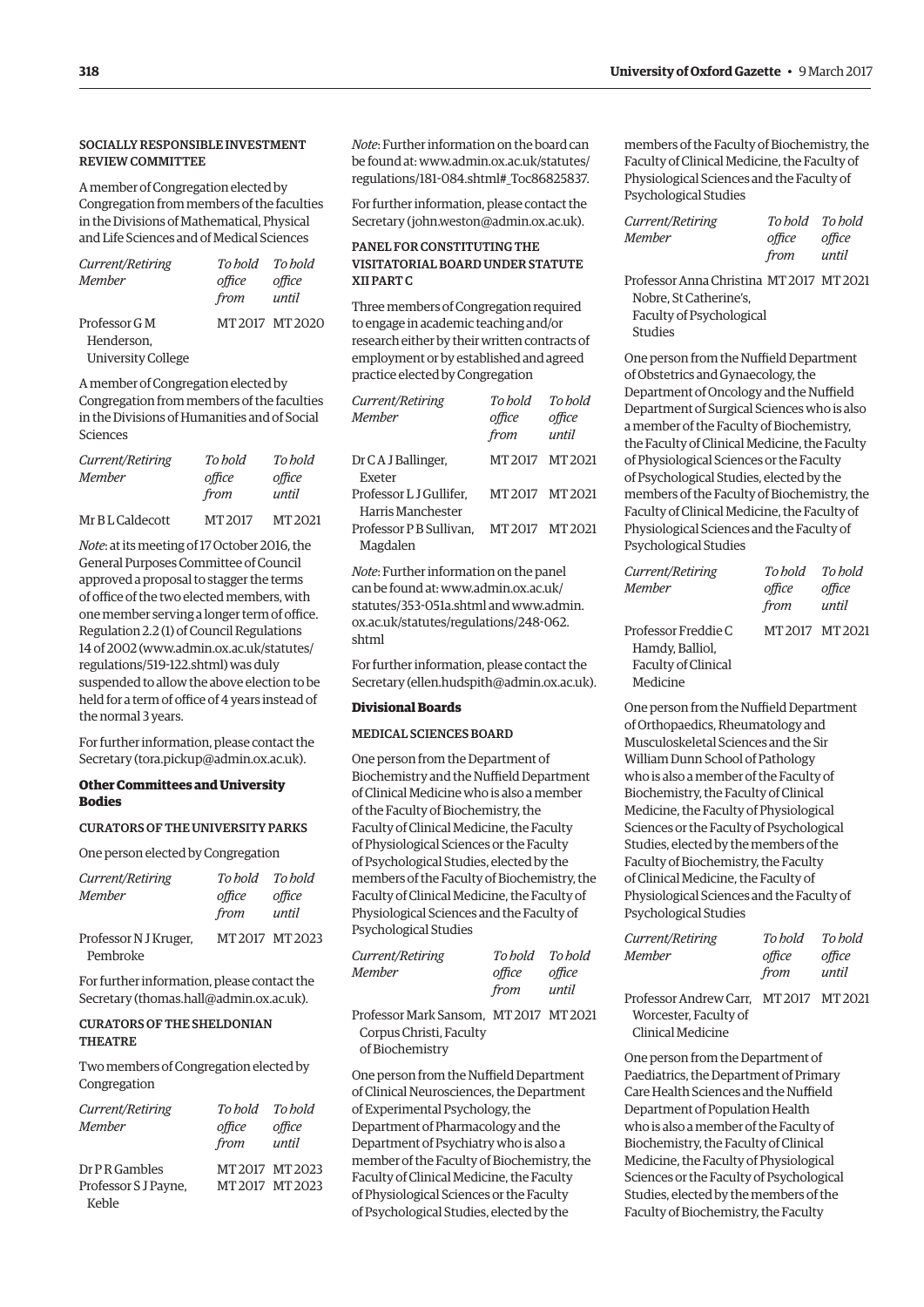<span id="page-8-0"></span>of Clinical Medicine, the Faculty of Physiological Sciences and the Faculty of Psychological Studies

| Current/Retiring<br>Memher                                                   | To hold<br>office<br>from | To hold<br>office<br>until |
|------------------------------------------------------------------------------|---------------------------|----------------------------|
| Professor Sir Rory<br>Collins, St John's,<br>Faculty of Clinical<br>Medicine | MT2017 MT2021             |                            |

One person from the Department of Physiology, Anatomy and Genetics and the Radcliffe Department of Medicine who is also a member of the Faculty of Biochemistry, the Faculty of Clinical Medicine, the Faculty of Physiological Sciences or the Faculty of Psychological Studies, elected by the members of the Faculty of Biochemistry, the Faculty of Clinical Medicine, the Faculty of Physiological Sciences and the Faculty of Psychological Studies

| Current/Retiring |        | To bold To bold |
|------------------|--------|-----------------|
| Member           | office | office          |
|                  | from   | until           |
|                  |        |                 |

Professor Hugh Watkins, MT 2017 MT 2021 Merton, Faculty of Clinical Medicine

One person from among the externally funded research staff who are members of the Faculty of Biochemistry, the Faculty of Clinical Medicine, the Faculty of Physiological Sciences and the Faculty of Psychological Studies, elected jointly by the members of the Faculty of Biochemistry, the Faculty of Clinical Medicine, the Faculty of Physiological Sciences and the Faculty of Psychological Studies

| Current/Retiring | To hold        | To hold         |
|------------------|----------------|-----------------|
| Member           | office<br>from | office<br>until |
| Professor Xin Lu |                | MT 2017 MT 2021 |

One person from among the members of staff who are not Heads of Department or statutory professors who are members of the Faculty of Biochemistry, the Faculty of Clinical Medicine, the Faculty of Physiological Sciences and the Faculty of Psychological Studies, elected jointly by the members of the Faculty of Biochemistry, the Faculty of Clinical Medicine, the Faculty of Physiological Sciences and the Faculty of Psychological Studies

| Current/Retiring                                                         | To hold       | To bold |
|--------------------------------------------------------------------------|---------------|---------|
| Member                                                                   | office        | office  |
|                                                                          | from          | until   |
| Professor Kate Nation.<br>St John's, Faculty of<br>Psychological Studies | MT2017 MT2021 |         |

For further information, please contact the Secretary ([david.bryan@medsci.ox.ac.uk\).](mailto:david.bryan@medsci.ox.ac.uk)

#### **Notes:**

Nominations in writing for the elections on 8 June, by four members of Congregation other than the candidate will be received by the Elections Office, University Offices, Wellington Square, up to **4pm on 11 May**.

At least one nomination in respect of each candidate must be made on an official [nomination form \(available on www.admin.](www.admin.ox.ac.uk/elections/forms/index.shtml) ox.ac.uk/elections/forms/index.shtml). Council has decided that nominations should show for each signatory the name and college or department in block capitals. Any names which are not so shown may not be published.

All candidates are asked to note the general requirements which apply to all committee members, as set out in Council Regulations 14 of 2002 (General Regulations of Council for Committees) [\(www.admin.ox.ac.uk/](http://www.admin.ox.ac.uk/statutes/regulations/519-122.shtml) [statutes/regulations/519-122.shtml\). Cu](http://www.admin.ox.ac.uk/statutes/regulations/519-122.shtml)rrent members seeking re-election are also asked to check for specific restrictions on consecutive service.

Candidates are invited to include with their nomination forms a written statement of no more than 250 words, setting out his or her reasons for standing and qualifications for the office being sought. In the event of a contested election, these statements will [be available online at www.admin.ox.ac.uk/](www.admin.ox.ac.uk/elections) elections and published in the *Gazette* dated 25 May.

Voters may wish to wait until they have read these statements before returning their ballot papers.

Ballot papers will be sent out to members of Congregation as soon as possible after the closing date for nominations. Completed ballot papers must be received by the Elections Office not later than **4pm on 8 June**.

For further information, please contact the Elections Officer ([shirley.mulvihill@admin.](mailto:shirley.mulvihill@admin.ox.ac.uk) [ox.ac.uk\).](mailto:shirley.mulvihill@admin.ox.ac.uk) 

### Advertisements

#### **Advertising enquiries**

*Email*: [gazette.ads@admin.ox.ac.uk](mailto:gazette.ads@admin.ox.ac.uk) *Telephone*: 01865 (2)80548 *Web*[: www.ox.ac.uk/gazette/](www.ox.ac.uk/gazette/classifiedadvertising) classifiedadvertising

#### **Deadline**

Advertisements are to be received by **noon on Wednesday** of the week before publication (ie eight days before publication). Advertisements must be submitted online.

#### **Charges**

Commercial advertisers: £30 per insertion of up to 70 words, or £60 per insertion of 71–150 words.

Private advertisers: £20 per insertion of up to 70 words, or £40 per insertion of 71–150 words.

Advertisements which are placed only in the online edition of the *Gazette* are reduced to £20 per insertion for commercial advertisers and £10 per insertion for private advertisers for 70-word advertisements (or £40 and £20 respectively for 150-word advertisements).

See our website for examples of whether an advertisement is considered commercial [or private: www.ox.ac.uk/gazette/](www.ox.ac.uk/gazette/classifiedadvertising) classifiedadvertising.

#### **Online submission and payment**

Advertisements must be submitted and paid for online, using a credit card or debit card, through a secure website. For details, see [www.ox.ac.uk/gazette/classifiedadvertising.](http://www.ox.ac.uk/gazette/classifiedadvertising)

#### **Extracts from the terms and conditions of acceptance of advertisements**

*General*

1. Advertisements are accepted for publication at the discretion of the editor of the *Gazette*.

*Note*. When an advertisement is received online, an acknowledgement will be emailed automatically to the email address provided by the advertiser. The sending of this acknowledgement does not constitute an an acceptance of the advertisement or an undertaking to publish the advertisement in the *Gazette*.

2. The right of the *Gazette* to edit an advertisement, in particular to abridge when necessary, is reserved.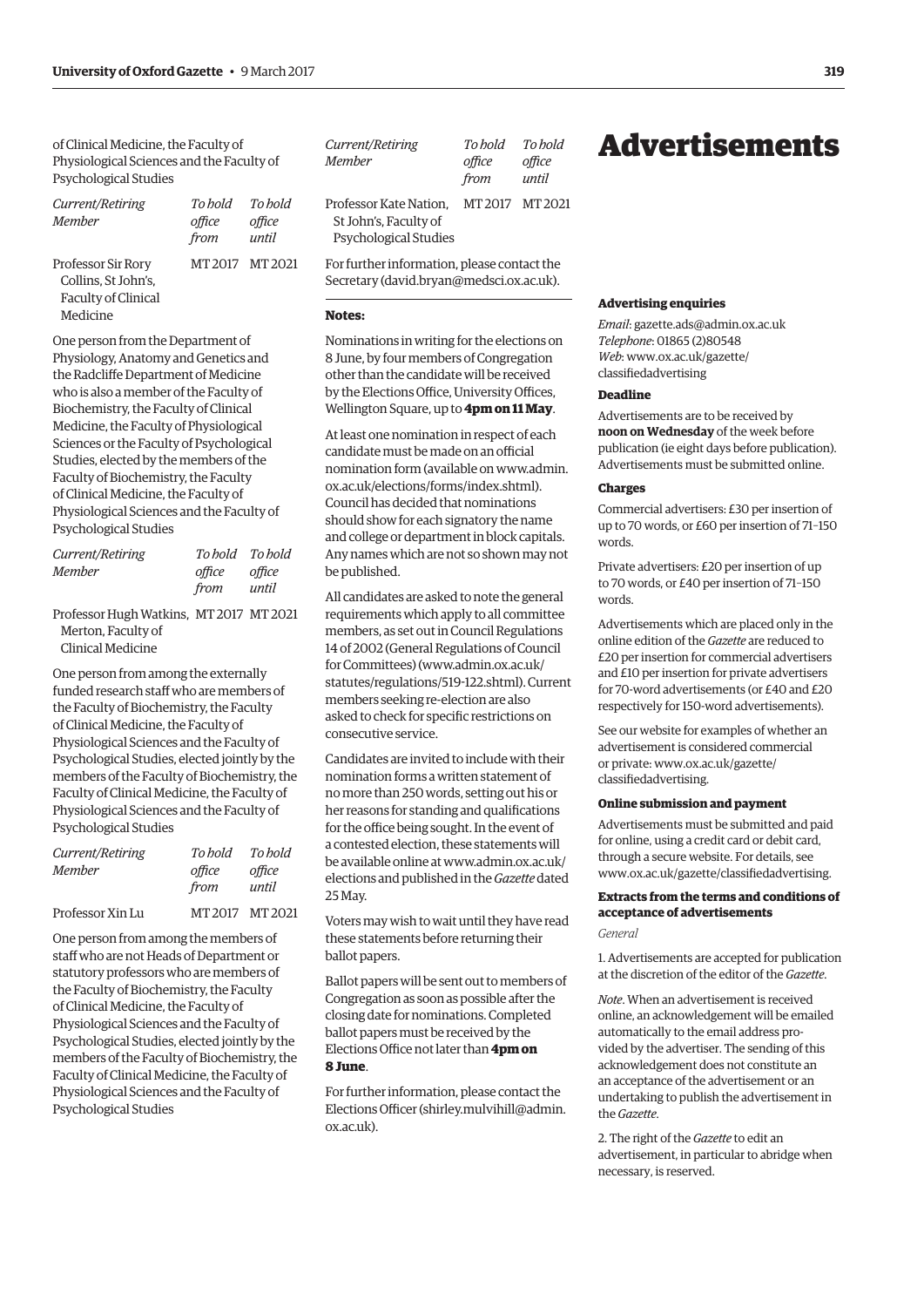3. Advertisements must be accompanied by the correct payment, and must be received by the deadline stated above. *No refund can be made for cancellation after the acceptance of advertisements*.

4. Once an advertisement has been submitted for publication, no change to the text can be accepted.

5. Voucher copies or cuttings cannot be supplied.

#### *Charges*

6. Two separate charging arrangements will apply, for commercial and private advertisers. The rates applicable at any time will be published regularly in the *Gazette*, and may be obtained upon enquiry. The rates, and guidance on applicability of each rate, are also available online.

The editor's decision regarding applicability of these rates to an individual advertiser will be final.

#### *Disclaimer*

**7. The University of Oxford and Oxford University Press accept no responsibility for the content of any advertisement published in the** *Gazette***. Readers should note that the inclusion of any advertisement in no way implies approval or recommendation of either the terms of any offer contained in it or of the advertiser by the University of Oxford or Oxford University Press.**

#### *Advertisers' Warranty and Indemnity*

**13. The advertiser warrants:**

**(i) Not to discriminate against any respondents to an advertisement published in the** *Gazette* **on the basis of their gender, sexual orientation, marital or civil partner status, gender reassignment, race, religion or belief, colour, nationality, ethnic or national origin, disability or age, or pregnancy.**

(ii) That **the advertisement does not contravene any current legislation, rules, regulations or applicable codes of practice.** 

#### (iii) That **it is not in any way illegal or defamatory or a breach of copyright or an infringement of any other person's intellectual property or other rights.**

*You are advised to view our full Terms and Conditions of acceptance of advertisements. Submission of an advertisement implies acceptance of our terms and conditions, which may be found at www.ox.ac.uk/gazette/ [classifiedadvertising, and may also be obtained](www.ox.ac.uk/gazette/classifiedadvertising)  on application to Gazette Advertisements, Public Affairs Directorate, University Offices, Wellington Square, Oxford OX1 2JD.*

#### **Publication in online** *Gazette*

16. Unless the advertiser stipulates otherwise, all advertisements will be published in the online *Gazette* in addition to the printed *Gazette*. At the time of submission of an advertisement, the advertiser may stipulate that he or she does not wish the advertisement to be included in the online *Gazette*. This stipulation: (i) must be made at the time of submission of the advertisement; (ii) cannot later be altered; (iii) will apply to all instances of publication of an advertisement arranged at the time of submission of that advertisement. Please note that advertisements form part of the online *Gazette* as published and cannot be removed or amended after publication.

#### **Miscellaneous**

#### *Gazette* **publication arrangements**

**Advertisers are asked to note** that the remaining *Gazette*s of Hilary term will be published on 16 and 23 March. Please note, however, that the 23 March issue will be limited to University business only, so will not contain classified advertisements. Publication for Trinity term will begin on 20 April; the deadline for this issue will be noon on 6 April, earlier than usual due to Easter holidays.

#### **Oxford Book Fair**

**The annual PBFA Oxford Book Fair** will be held at Oxford Brookes Wheatley Campus, OX33 1HX. Sat 22 Apr (noon–6pm) and Sun 23 Apr (10am–4pm). Vast selection of antiquarian, collectable and vintage books, prints, maps and ephemera, with around 100 booksellers exhibiting. Admission £2, or free tickets available from [www.oxfordbookfair.org.](http://www.oxfordbookfair.org)  Tel: 07921 151496. Free onsite parking.

#### **Craft Courses**

**Ardington School of Crafts** offers short courses with practising craftspeople in beautiful surroundings near Wantage. 200 courses between 1 and 3 days, from stained glass and silver jewellery to textiles and carving, all held in our well-equipped workshops. Unearth your hidden talents and discover why people keep coming back to Ardington School of Crafts. Gift vouchers [available. See: www.ardingtonschoolofcrafts.](www.ardingtonschoolofcrafts.com) com. Tel: 01235 833433.

#### **Shezan Restaurant**

**Mughal Indian cuisine** at Shezan: 1st floor, 135 High St, Oxford. From our kitchen to your table, we bring you fresh herbs, spices, roots, fragrances and the Mughal tradition of passion for good food. Serving as dining rooms since 1915. Open daily noon–3pm and 5.30–11pm. Tel: 01865 251600. Website: [www.](http://www.shezanoxford.co.uk) [shezanoxford.co.uk.](http://www.shezanoxford.co.uk)

#### **Research participants sought**

**If you are 18–60 years old** and in good health you may be eligible to take part in the Investigating Typhoid Fever Pathogenesis (TYGER) study run by the Oxford Vaccine Group. Reimbursement provided for your time, inconvenience and travel. Total study participation time is 12 months. For information on what the study involves see: [http://trials.ovg.ox.ac.uk/tyger. Or](http://trials.ovg.ox.ac.uk/tyger) contact us: 01865 611400; [info@ovg.ox.ac.uk.](mailto:info@ovg.ox.ac.uk)

#### **Groups and societies**

**The Oxford University Newcomers' Club** at the University Club, 11 Mansfield Rd, OX1 3SZ, welcomes the wives, husbands or partners of visiting scholars, of graduate students and of newly appointed academic and administrative members of the University. We offer help, advice, information and the opportunity to meet others socially. Informal coffee mornings are held in the club every Wednesday 10.30–12 (excluding the Christmas vacation). Newcomers with children (0–4) meet every Fri in term 10.15–11.45. We have a large programme of events including tours of colleges, museums and other places of interest. Other term-time activities include a book group, informal conversation group, garden group, antiques group, opportunity to explore Oxfordshire and an opportunities in Oxford group. Visit our website: [www.](http://www.newcomers.ox.ac.uk) [newcomers.ox.ac.uk.](http://www.newcomers.ox.ac.uk)

#### **Oxford Research Staff Society (OxRSS)**

is run by and for Oxford research staff. It provides researchers with social and professional networking opportunities, and a voice in University decisions that affect them. Membership is free and automatic for all research staff employed by the University of Oxford. For more information and to keep up to date, see: web: [www.oxrss.ox.ac.uk;](http://www.oxrss.ox.ac.uk)  Facebook: [http://fb.me/oxrss; Tw](http://fb.me/oxrss)itter: @ [ResStaffOxford; mailing list: researchstaff](mailto:researchstaff-subscribe@maillist.ox.ac.uk)subscribe@maillist.ox.ac.uk.

#### **Restoration and conservation of antique furniture**

**John Hulme** undertakes all aspects of restoration. 30 years' experience. Collection and delivery. For free advice, telephone or write to the Workshop, 11A High St, Chipping Norton, Oxon, OX7 5AD. Tel: 01608 641692.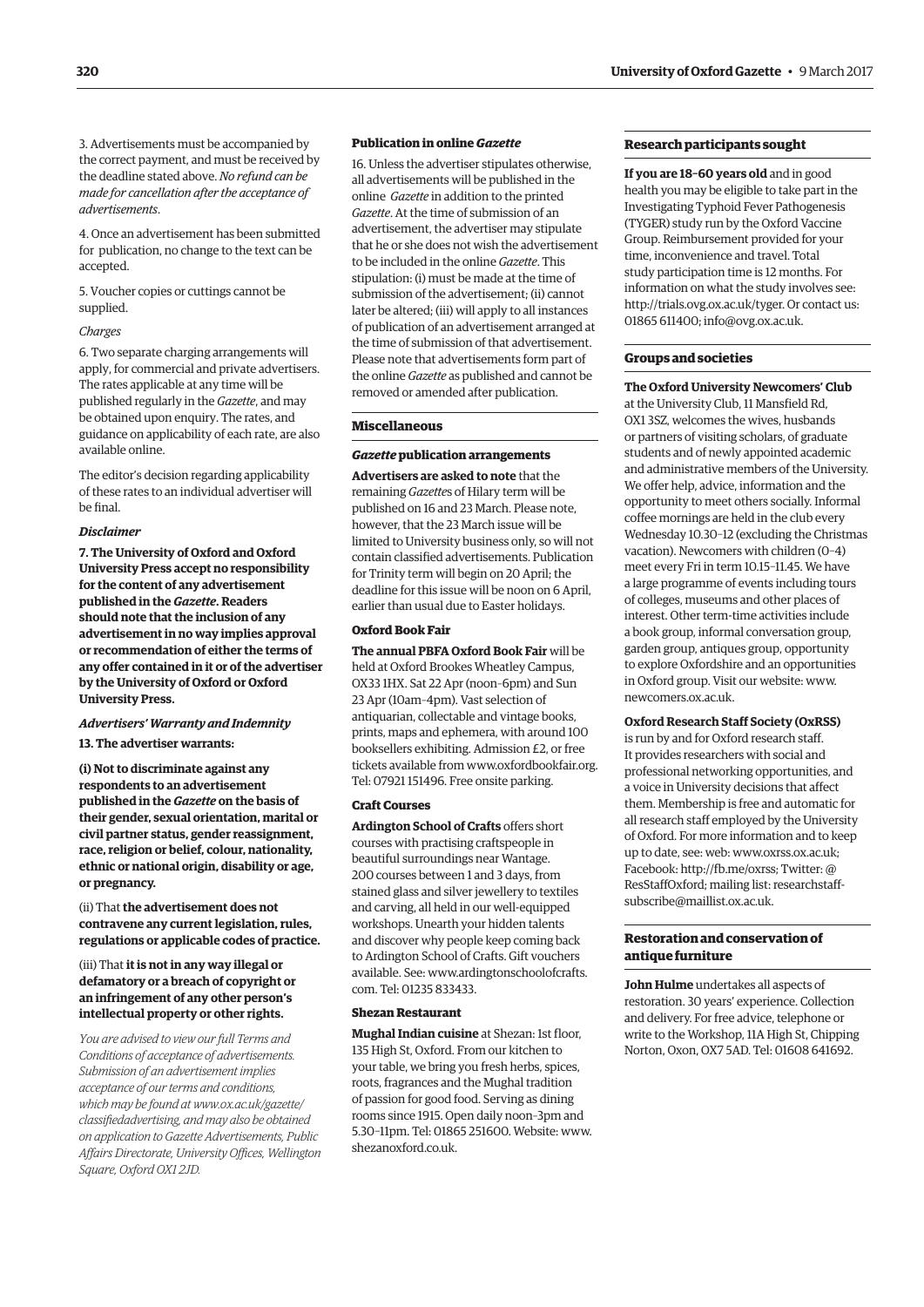#### **Sell your unwanted books**

**We buy academic and non-academic used books**. If you are moving office or home, leaving the University or just need more space, we can help. We are most interested in arts, history and social sciences and also buy classical or jazz CDs. Good prices paid for large or small collections and we collect from anywhere in the Oxford area. Please contact [Ross on 07720 288774 or bd@beadledavies.](mailto:bd@beadledavies.co.uk) co.uk.

#### **Services offered**

**Big or small, we ship it all**. Plus free pick up anywhere in Oxford. Also full printing services available (both online and serviced), 24-hour photocopying, private mailing addresses, fax bureau, mailing services and much more. Contact or visit Mail Boxes Etc, 266 Banbury Rd, Oxford. Tel: 01865 514655. Fax: 01865 514656. Email: [staff@mbesummertown.co.uk.](mailto:staff@mbesummertown.co.uk)  Also at 94 London Rd, Oxford. Tel: 01865 [741729. Fax: 01865 742431. Email: staff@](mailto:staff@mbeheadington.co.uk) mbeheadington.co.uk.

**Carpenter/joiner**. For bookcases, wardrobes, etc, made on site to your specifications. Portfolio available. Call Rob Guthrie on 01608 677423 (evening) or 07961 444957 (daytime). Email: [rob.s.guthrie@gmail.com. W](mailto:rob.s.guthrie@gmail.com)eb: [www.](http://www.robguthrie.co.uk) [robguthrie.co.uk.](http://www.robguthrie.co.uk)

#### **Situations vacant**

**Small law publishing company** is looking for freelance proof readers and copy editors. Please send CV to [ltp@lawtext.com.](mailto:ltp@lawtext.com)

#### **Houses to let**

**2-bedroom, 2-bathroom** stunning, refurbished period Jericho house for rent, furnished. Walk to city centre, Port Meadow, restaurants, shops and cinema. Ground floor: walk-through dining room/study, kitchen and sitting room opening to small light patio garden. First floor: bathroom, double bedroom, spacious hallway/study area. Top floor: double bedroom with ensuite. £1,900 pm excl bills. Contact Bruce: 07979 922590.

**Attractive house and garden** in a peaceful area of north Oxford available from Jul for 3 months. Ideal for visiting academic couple. Email: [karmunia@hotmail.com.](mailto:karmunia@hotmail.com)

**Cosy and tastefully decorated** north Oxford cottage with enchanting garden available 23 Mar–25 Apr. Close to all public transport and cycle routes with off-street parking. For more [rental details and photo images see: http://bit.](http://bit.ly/2mDAi4N) ly/2mDAi4N.

#### **Flats to let**

**Fully furnished flat**, Hill Top Rd, Oxford: 1.5 miles to city centre near hospitals, schools, parks, golf course and transport including London and Heathrow buses. 2 bedrooms, sitting room, large kitchen-diner and bathroom. Terrace with lovely views over Oxford; use of garden; off-street parking. Would suit couple; child welcome, no pets. Non-smokers only. £900 pcm. Tel: 01865 351745 or mobile: 07733 400820.

**Furnished double-bedroom apartment** in Kidlington: en-suite shower room, big sitting room with furnished kitchen opening to private garden. Clean, light and elegant. Parking space. 1 min's walk to bus stop with frequent service to the city centre. 3 mins to Oxford Parkway railway station with frequent services to London. No smoking. No pets. Minimum 12 months' contract. £849 plus bills. Availab[le from 2 Apr. Video: https://youtu.](https://youtu.be/QfmfLse3zR4) be/QfmfLse3zR4. Email: double.bedroom. [apartment@gmail.com.](mailto:double.bedroom.apartment@gmail.com)

#### **Accommodation offered**

#### *Graduate Accommodation Office*

The Graduate Accommodation Office provides affordable accommodation to full-time graduate students of the [University. Please see www.admin.ox.ac.](www.admin.ox.ac.uk/graduateaccommodation) uk/graduateaccommodation. Academic visitors, staff and part-time students may wish to register for Student Pad, a website where private landlords advertise for tenants associated with the University: [www.oxfordstudentpad.co.uk.](http://www.oxfordstudentpad.co.uk)

**scottfraser** – market leaders for quality Oxfordshire property. Selling, letting, buying, renting, investing – we are here to help. Visit [www.scottfraser.co.uk fo](http://www.scottfraser.co.uk)r more information or call: Headington sales: 01865 759500; Summertown sales: 01865 553900; East Oxford sales: 01865 244666; Witney sales: 01993 705507; Headington lettings: 01865 761111; Summertown lettings: 01865 554577; East Oxford and student lettings: 01865 244666; Witney lettings: 01993 777909.

#### **Self-catering apartments**

**Visiting Oxford?** Studio, 1-, 2- and 3-bed properties conveniently located for various colleges and University departments. Available from 1 week to several months. Apartments are serviced, with linen provided and all bills included. Details, location maps and photos can be found on our website at [www.](http://www.shortletspace.co.uk) [shortletspace.co.uk. Co](http://www.shortletspace.co.uk)ntact us by email on [stay@shortletspace.co.uk or](mailto:stay@shortletspace.co.uk) call us on 01993 811711.

**Sunny north Oxford studio apartment** with parking available for short/medium-term lets, ideal for 1 person. Immaculate newly built with French doors opening on to south-facing garden. Wi-Fi/TV provided. Lounge/dining area, fully equipped kitchenette with fridge/ freezer/hob/microwave. Separate access with own hallway including washer/dryer, beautiful bathroom with shower. Fresh linen regularly, £60 per night, bills included, minimum 3 nights. £25 surcharge for second person. Em[ail: enquiries@studioflatnorthoxford.](mailto:enquiries@studioflatnorthoxford.com) com. Tel: 0044 (0)7764 574700. Web: [www.](http://www.studioflatnorthoxford.com) [studioflatnorthoxford.com.](http://www.studioflatnorthoxford.com)

#### **Holiday lets**

**Midhurst**. Romantic, primitive, 2-bedroom gamekeeper's cottage up a muddy farm track in national park at the foot of the South Downs. Open fire, polished floor, simple kitchen; dishwasher, washing machine; broadband, no TV, large study. On own 190-acre organic farm – woods, valleys, river, bluebells, deer. Available weekends; discounts for junior academics. Pictures at [www.](http://www.wakehamfarm.com) [wakehamfarm.com or](http://www.wakehamfarm.com) e[mail haroldcarter@](mailto:haroldcarter@mac.com) mac.com.

**Cornwall**, cottage and restored chapel in quiet hamlet on South-west Coastal Footpath within 100m of the sea and minutes from Caerhays and Heligan. Each property sleeps 6. Comfortably furnished, c/h, wood burner and broadband. Ideal for reading, writing, painting, walking, bathing, bird watching. Beautiful beach perfect for bucket and spade family holidays. Short winter breaks available from £250. Tel: 01865 558503 or 07917 864113. Email: [gabriel.amherst@btconnect.com. Se](mailto:gabriel.amherst@btconnect.com)e: [www.cornwallcornwall.com.](http://www.cornwallcornwall.com)

**Choose from over 11,000 holiday villas** and apartments in Spain with Clickstay. We make it easy for you to make the perfect choice with our verified renter reviews and a dedicated customer services team. You can choose from modern apartments in Mallorca to whitewashed traditional fincas in Tenerife from just £73 pw! Many of our rental properties have private pools, sea views and large gardens with BBQ facilities. See: [www.](http://www.clickstay.com/spain) [clickstay.com/spain.](http://www.clickstay.com/spain)

**Konaki tis Pagonas** is a traditional town house in the Old Town of Rethymnon, Crete, Greece. It is the ancestral home of local artist Nikos Glynias who has restored this property with many original Venetian features remaining. Sleeps up to 4 people and is ideal for a couple or small families; suitable for winter and summer holidays. Central location, all amenities within walking [distance. More information: www.airbnb.com/](www.airbnb.com/rooms/10267109) rooms/10267109. Tel: +306931357785; email: [artgli201@gmail.com.](mailto:artgli201@gmail.com)